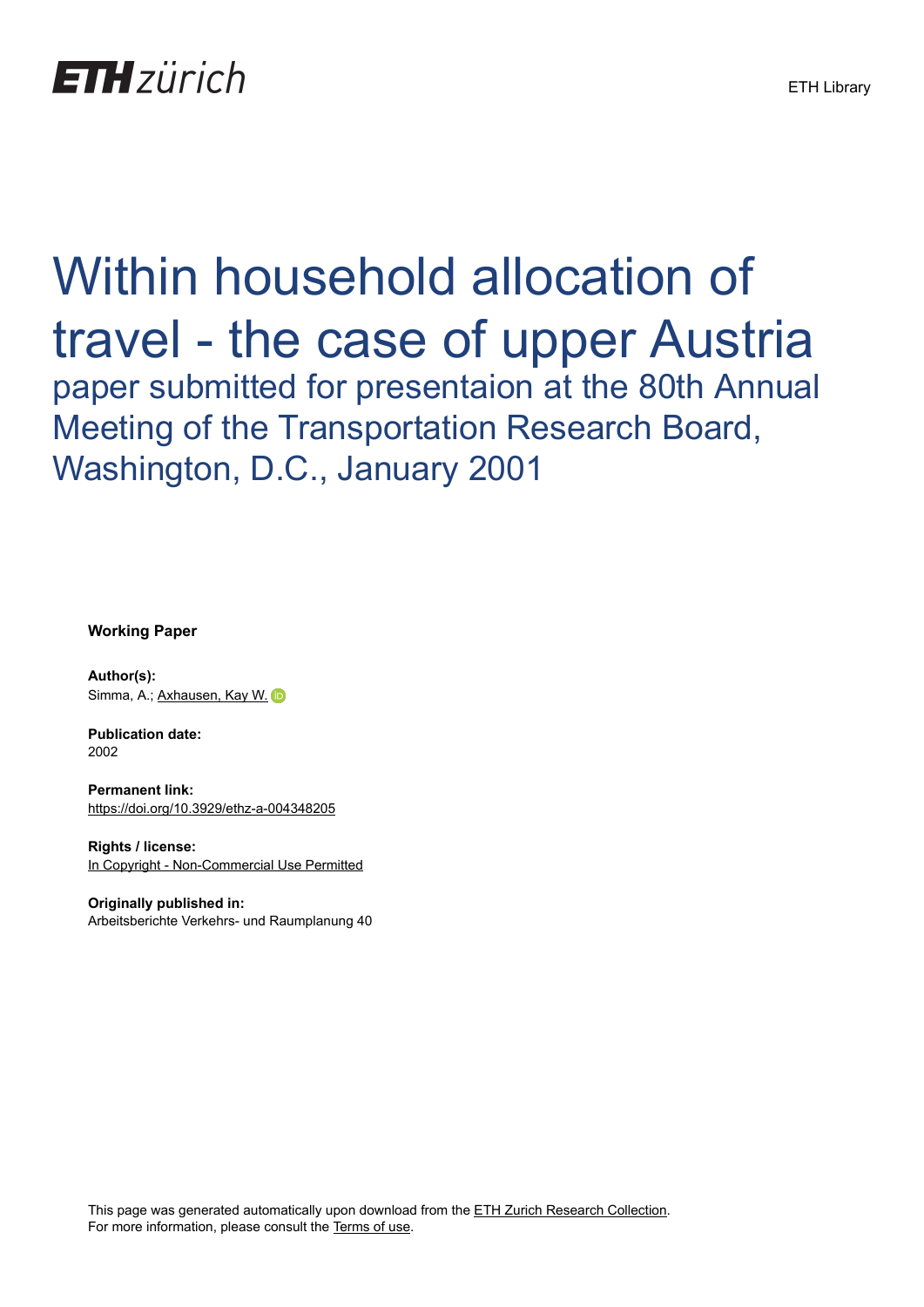

# **Within Household Allocation Of Travel – The Case Of Upper Austria**

Paper submitted for presentation at the 80<sup>th</sup> Annual Meeting of the Transportation Research Board, Washington, D.C., January 2001

# **A Simma und KW Axhausen**

**Arbeitsbericht 40 Verkehrs- und Raumplanung Communisties and August 2000** 



**Institut für Verkehrsplanung, Transporttechnik, Strassen-**

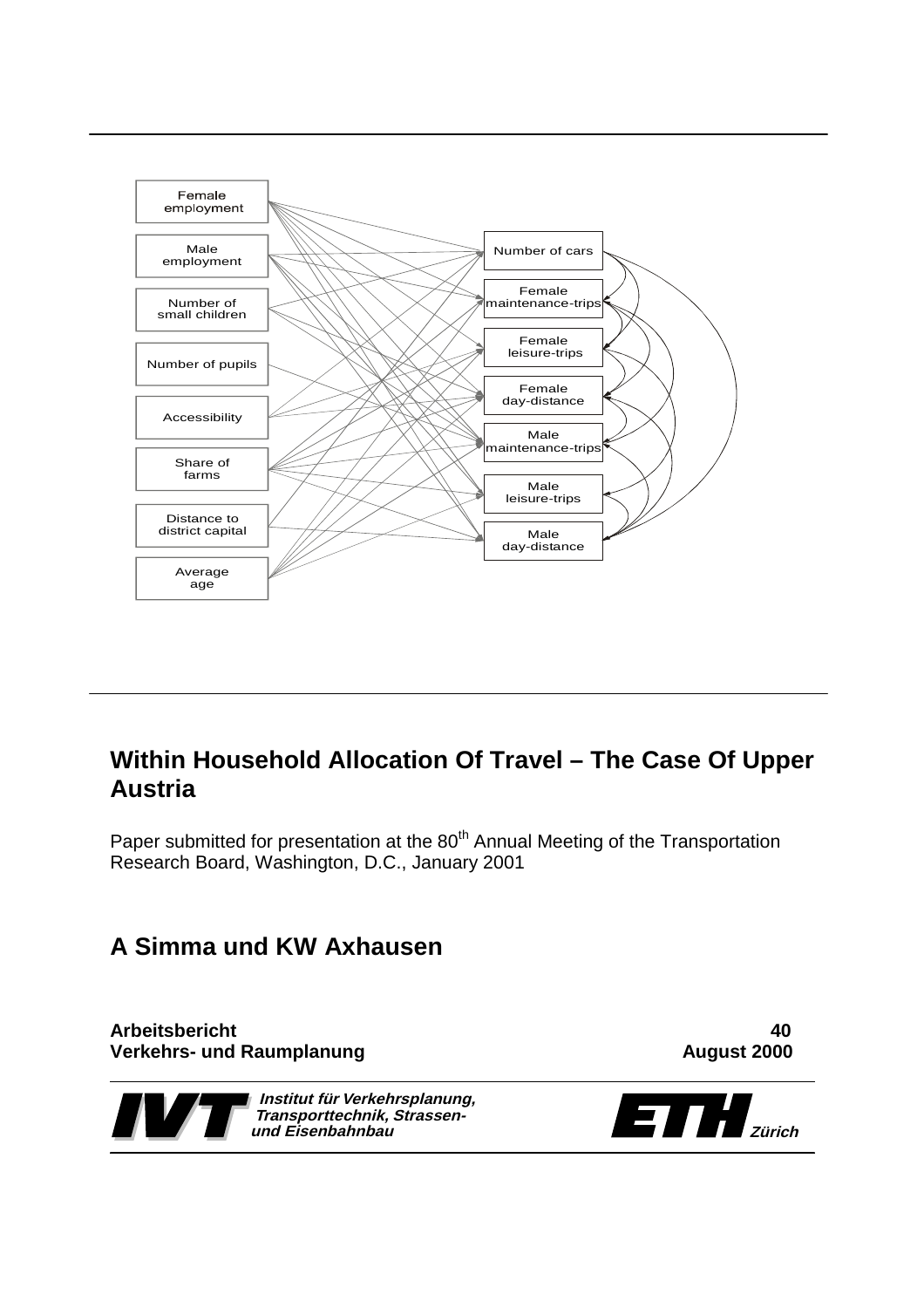Paper

# **WITHIN-HOUSEHOLD ALLOCATION OF TRAVEL - THE CASE OF UPPER AUSTRIA**

A Simma

Institut für Geographie Leopold-Franzens-Universität  $A - 6020$  Innsbruck

KW Axhausen

IVT **ETH** CH – 8093 Zürich

# **ABSTRACT**

This paper investigates the interactions between the heads of a household with regard to their out-of-home-activities and travel behaviour in Upper Austria. To answer the research questions a SEM-model (structural equation model) is developed. The data used in the modelling-process are from an extensive travel diary of over 100,000 households in the Land of Upper Austria, combined with extensive data on land use and local economic activities.

The main result of the model is that the sex-specific division of labour in nuclear families is still very common. If women are working, the number of their maintenance-trips is reduced, but this reduction is not compensated by men. Normally female employment is connected with a decrease of the number of other female activities and an increase of car-ownership and travelled distances. Additionally the model shows that out-of-home activities often are carried out together. The number of reachable infrastructure facilities is the most important spatial variable, whereby good access promotes the reduction of car-ownership and travelled distances.

# **KEYWORDS**

Upper Austria, structural equation model, nuclear family, interrelationships, travel behaviour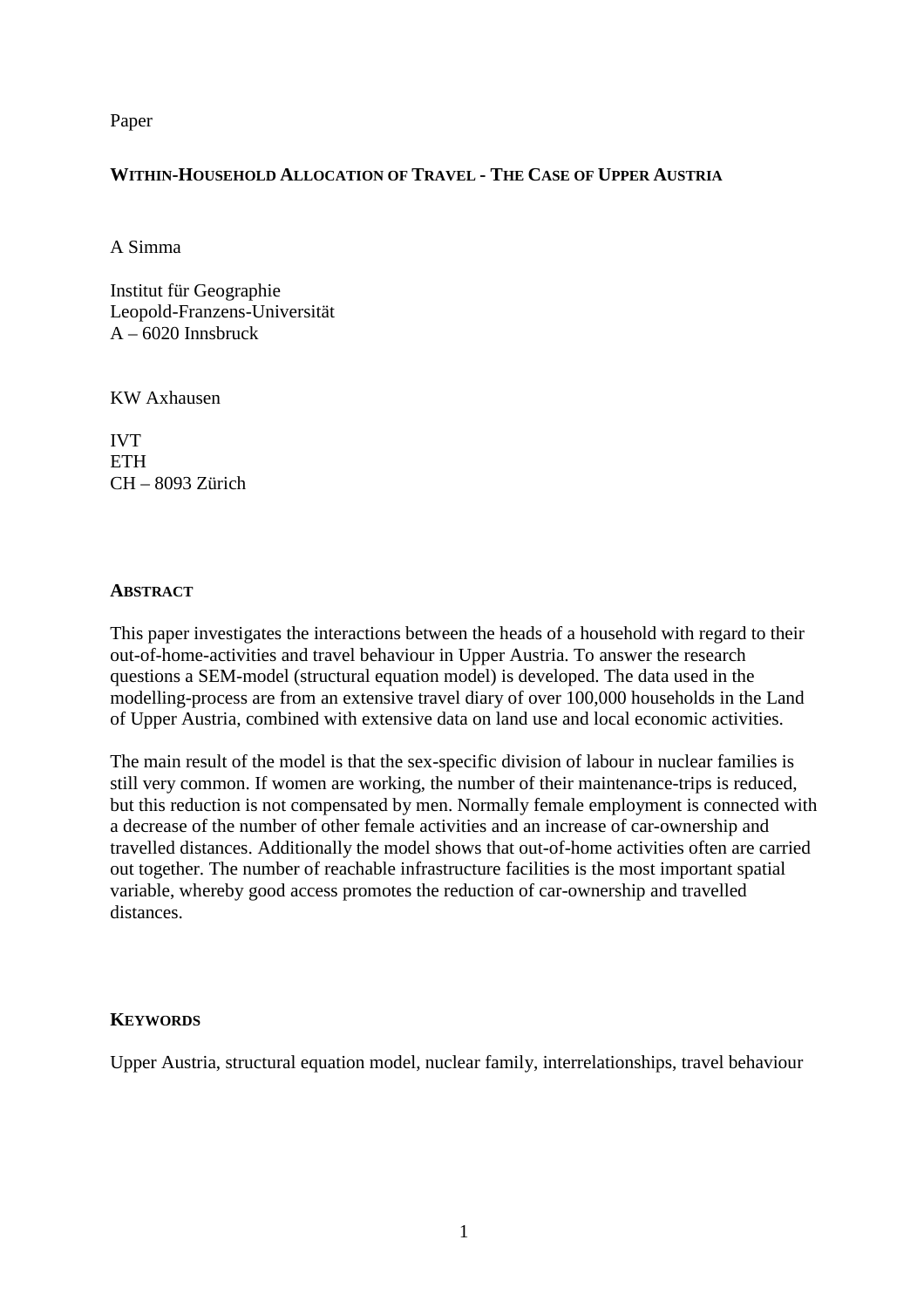#### **1 INTRODUCTION**

The nuclear family with a sex-specific division of labour was the dominant family-type for several decades. This family-type was characterised by a father working outside and a mother staying at home doing the housework and bringing up their children. The importance of this family-type has decreased in the last four decades in Austria, as elsewhere. On the one hand other household-types have become more prominent, e.g. singles, one-parent-families, childless couples, unmarried couples or shared living arrangements (Spiegel, 1986; Peuckert, 1996). The single-household is the most common of these household-types. On the other hand, changes within the nuclear family have taken place, especially in regard to the role of the wives (Häußermann and Ostner, 1990; Nave-Herz, 1994).

While the majority of married women stayed at home in the 50's and 60's, today most women, even mothers, are working – at least part-time. Women are no longer only responsible for the household, they also take part in the working world. The consequence of this development is often a double burden or a triple burden for mothers (Höpflinger, Charles and Debrunner, 1991; Blau and Ferber, 1992; Rossmann, 1996). In contrast to women the life of men has hardly changed. They are still mainly working and do not participate in the domestic sphere (Coltrane, 1996; Born, 1987; Davies and Joshi, 1994).

The general assumption is that the sex specific division of labour is still dominant in spite of the increasing share of working women. Few studies have tested empirically how families really manage everyday life and how these arrangements affect travel behaviour. In this paper an attempt is undertaken to analyse the interrelationships between heads-of-households with regards to out-of-home activities and travel behaviour. The analysis is limited to parents, because the question of the division of labour becomes decisive if children live in a household. Additionally spatial differences between the home locations are taken into consideration.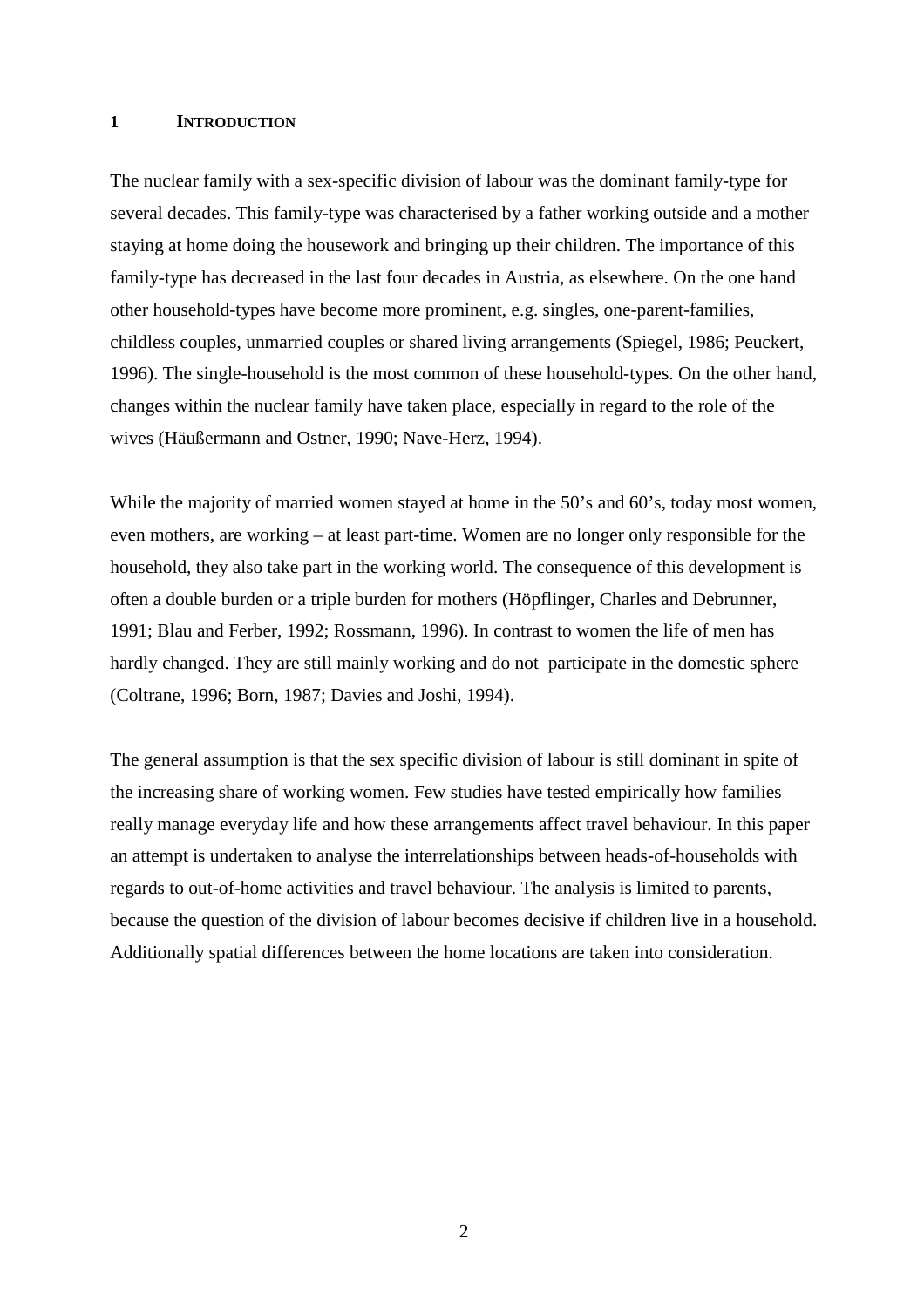#### **2 REVIEW**

The unit of analysis in this paper is the individual within the household, interacting with the social and spatial environment, as well as the household as a whole. Understandings developed from activity-based travel demand models form the basis of the analysis.

The activity-based approach to the analysis of travel behaviour and travel demand originated in the UK, the US and Germany in the 1970's to overcome the limitations of the standard four-stage approaches. The starting point of the approach was the switch of focus from aggregate trip making to individual activity participation and the identification of travel as a derived demand. The work was stimulated by developments in geography (Hägerstrand) and urban planning (Chapin). Both had analysed the activity patterns of individuals and groups of individuals. While the unit of analysis was the same, the two approaches had different basic assumptions. Chapin (1974) saw travel primarily as a result of individual preferences and unconstrained choices, whereas Hägerstrand (1970) saw it as the outcome of fulfilling a complex set of constraints (capability constraints, coupling constraints and authority constraints). The activity approach recognises both and analyses travel and activity behaviour as "choice in the context of constraints" (Jones, Dix, Clarke and Heggie, 1983, p. 266). It is this fuller understanding which allows the activity-based approach to offer more comprehensive and insightful analyses of travel behaviour.

The initial studies of the activity-based approach showed that travel behaviour is strongly influenced by socio-demographic characteristics (Kutter, 1972; Schmiedel, 1984). This finding was investigated in greater detail during the 80's and 90's, e.g., the life-cycle, personcharacteristics, the impacts of income and available time, gender differences, householdstructure and interactions (Kitamura, 1988; Jones 1990). In the last kind of models the focus was on the household-heads and their interactions (Golob and McNally,1997; Golob, 1998).

#### **3 UPPER AUSTRIA**

Upper Austria is one of the nine Austrian provinces located to the west of Vienna, to the east of Munich and to the south of Prague. It has a size of 12.000 km² and about 1.3 million inhabitants. At a very general level Upper Austria can be divided into three parts.

3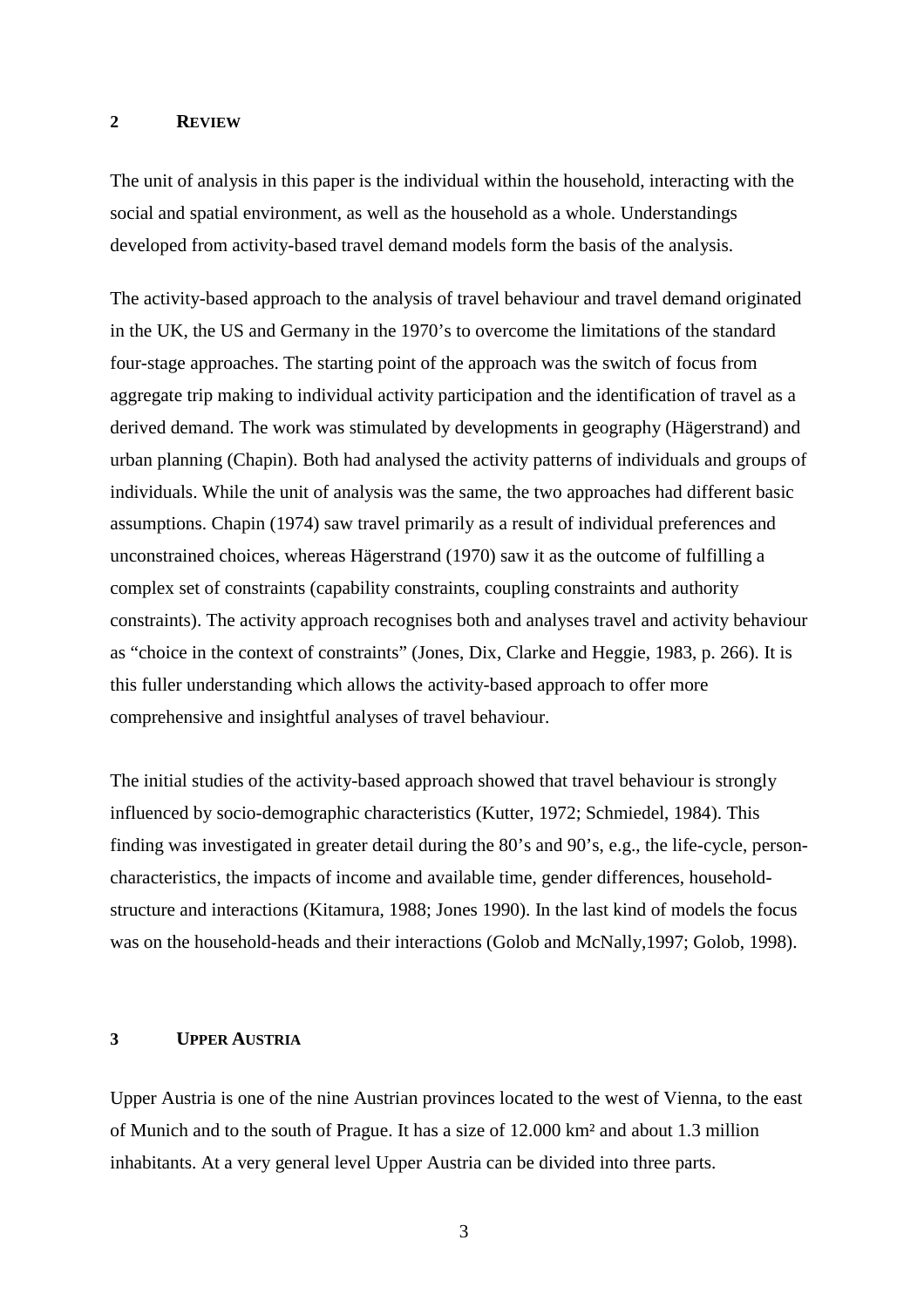- **Böhmisches Massiv** in the north of Upper Austria
- **Alpenvorland** in the middle of Upper Austria
- **Alps** in the south of Upper Austria

The northern part of Upper Austria is disadvantaged in several ways. This area is neither well suited for agriculture nor for tourism. Additionally the border to Czech Republic was closed for the five decades of the Cold War. As a result the possibilities for industrial development after World War II were limited. Typical for this area are widely dispersed settlements and large, isolated farm houses and very traditional household-forms.

The situation is different in the other parts of Upper Austria. The Alpenvorland is the centre of agriculture and industry, including a number of large scale factory complexes in the main cities. Especially the western parts of its central area (Zentralraum) are important for agriculture. Half of the population lives in the Alpenvorland and 13 of the 15 largest towns are situated here. The Alps, especially the Salzkammergut with its lakes (e.g. location of "Sounds of Music") and the skiing areas, are dependent on tourism, including second-home ownership.

Upper Austria consists of 15 districts, three cities with district status (Linz, Steyr and Wels) and 445 incorporated communities. The respective district capitals are both centre of the local administration, as well as of shopping and industrial activity of their area. Linz is the capital of the province and by far its largest city.

#### **4 THE 1992 UPPER AUSTRIAN TRAVEL SURVEY**

The government of Upper Austria conducted a travel survey during the autumn of 1992 renewing its data base for the first time since early 1980's (Amt der Oberösterreichischen Landesregierung, 1995). It mostly followed in design and protocol the well known example of the German KONTIV survey (Axhausen, 1995). A postal questionnaire was used to collect the information. Every third household was sampled from the official and mandatory local registers of residents and households.

Each of the households was contacted up to four times. The survey pack included one questionnaire for the household as a whole and six individual trip diaries for the different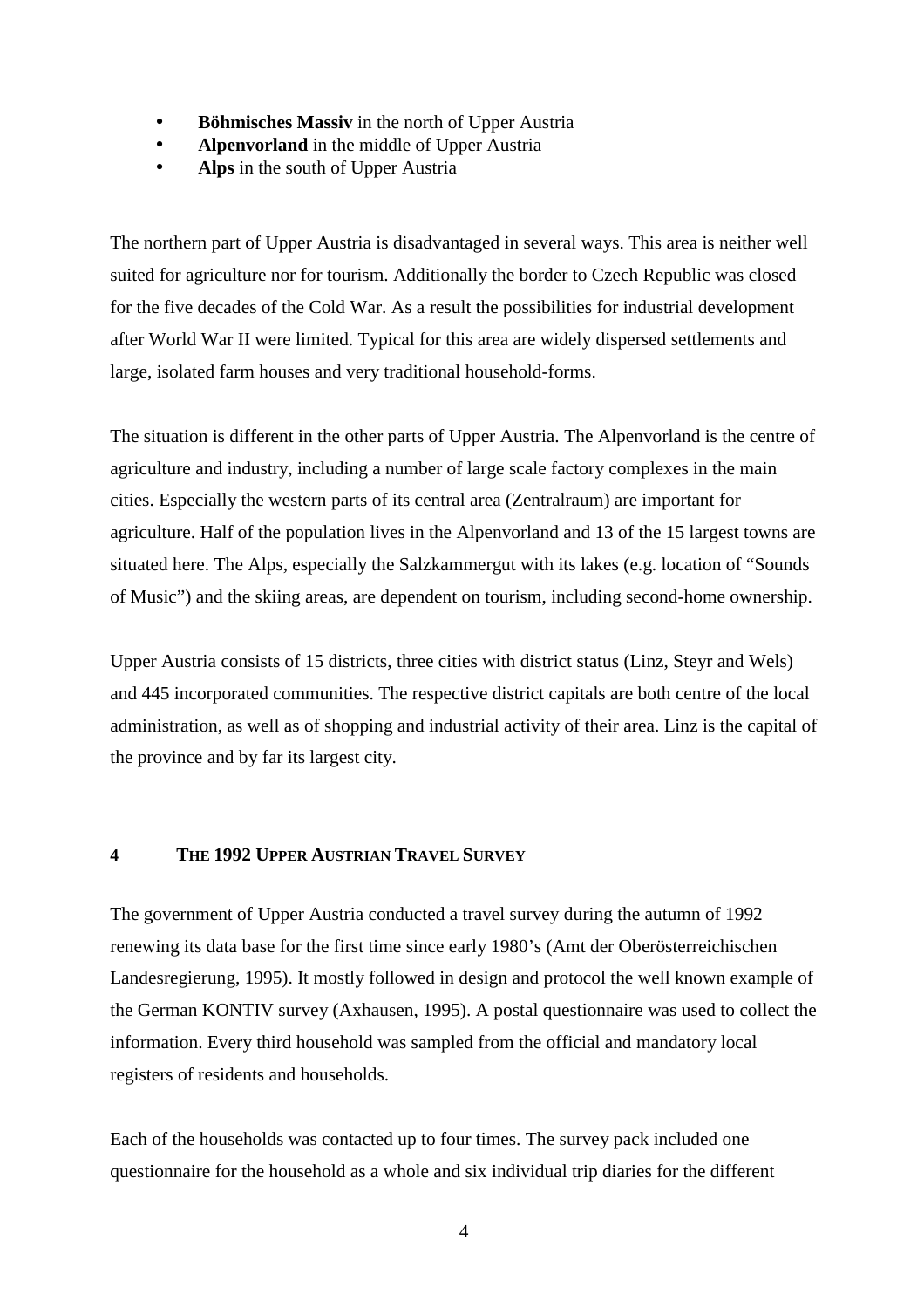household members. Responses were expected from persons aged older than five years. The return rate was relatively high. On average 70% of the households returned the questionnaires. The result of the 1992 Survey was a database with 898.552 trip records, 328.242 person records and 123.628 household records. Additional variables were created, mostly aggregates, such as e.g. the distances travelled on a given day or the number of pupils living in a household. This database was complemented with further community-based spatial variables.

#### **5 MODELLING APPROACH – STRUCTURAL EQUATION MODELLING (SEM)**

A precondition for the analysis of the complex questions posed in this paper is a method which can handle relationships between several dependent and independent variables at the same time. SEM-Modelling meets these requirements. SEM-Modelling is a confirmatory method which should be guided by prior theories about the structures to be modelled.

A SEM-model is simply a set of simultaneous equations specified by direct links between variables. A SEM-model with latent variables has at most three components: a measurement submodel for the endogenous variables, a similar measurement submodel for the exogenous variables, and a structural submodel. Here we develop only the structural submodel, because travel behaviour is not well suited to be handled by hypothetical constructs (latent variables).

The structural submodel captures the relationships between the exogenous and endogenous variables and between the endogenous variables themselves. It is defined by

$$
\eta = B\eta + \Gamma x + \xi
$$

in which the (m) endogenous variables are a function of each other and of the (q) exogenous variables (denoted by the q-dimensional column vector x). The unexplained portions of the endogenous variables (the errors in equations), have a variance-covariance matrix defined by  $\Psi = E[\xi \xi'].$ 

The modeller specifies which elements of the **B**,  $\Gamma$  and  $\Psi$  matrices are free parameters, and these parameters are estimated simultaneously, together with their standard errors. Identification requires, among other conditions, that the matrix (**I** - **B**) must be non-singular. The total effects of various variables on the endogenous variables are given by the so-called reduced-form equations: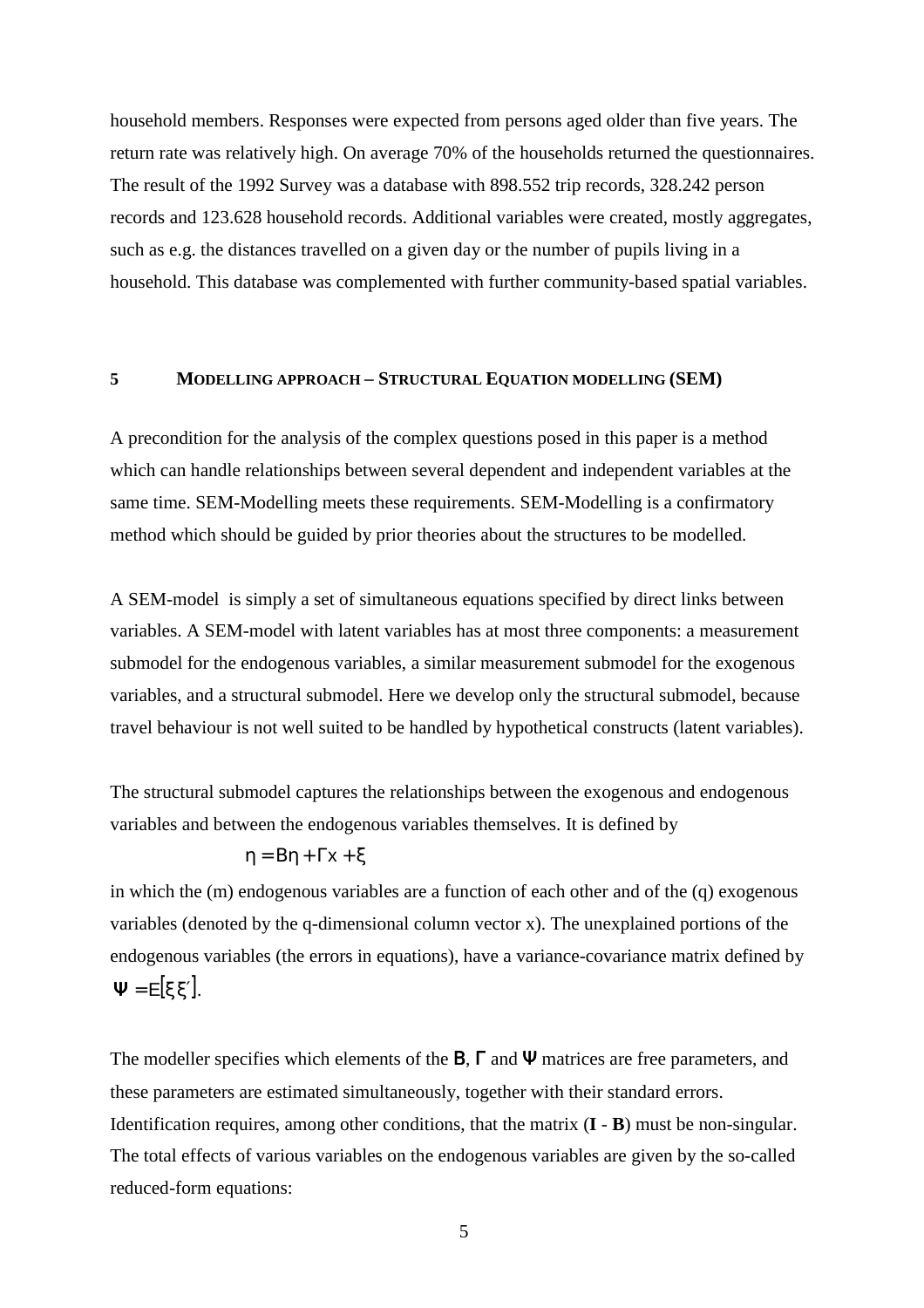$$
\eta = (I - B)^{-1} \Gamma x
$$

Estimation of a SEM-model can be accomplished in several ways. The methods (described in detail in Bollen, 1989) are based on matching model-replicated variance-covariances with the observed variance-covariances. Here we use the ADF-WLS-method (arbitrary distribution function weighted least squares) in conjunction with a PM-matrix (matrix of product moment (Pearson), polychoric, and polyserial correlations), because several variables are not normally distributed. SEM-models have been used in travel demand modelling by e.g. Golob (1998), Golob, Bradley and Polak (1995), Lu and Pas (1996), Golob (1999) or Kuppam and Pendyala (1999).

#### **6 ANALYSIS**

The aim of the analysis is to model the interactions between parents with regards to their outof-home activities, as well as their impacts on travel behaviour. The focus is on everyday life and not on the weekend. Because detailed hypotheses are necessary to conduct a SEM-model, it is postulated that mothers are responsible for the housework – regardless of whether they work or not. Consequently they make more maintenance trips and fewer leisure trips – because of the limited time-budget – than their male partners. The behaviour of men is independent of domestic responsibilities. There are not only sex-specific differences with regards to the activities, but also with regards to car-ownership and distances travelled. Particularly housewives are less likely in the possession of a car and travel fewer kilometres. Additionally it is postulated that travel behaviour is affected by the spatial environment. Especially the location of a household (accessibility, distances to towns) is important.

# **6.1 Modelling-process**

A data-set with observations containing information about the female and male head of a nuclear family was necessary to investigate the interactions within a household. The first condition for being considered in the data-set consequently was being a parent in a nuclear family. These parents formed the sample for the modelling-process. The second condition for being considered in the data-set was being mobile on the given diary-day, since the focus of this investigation was on out-of-home activities and travel behaviour. The data-set had a size

6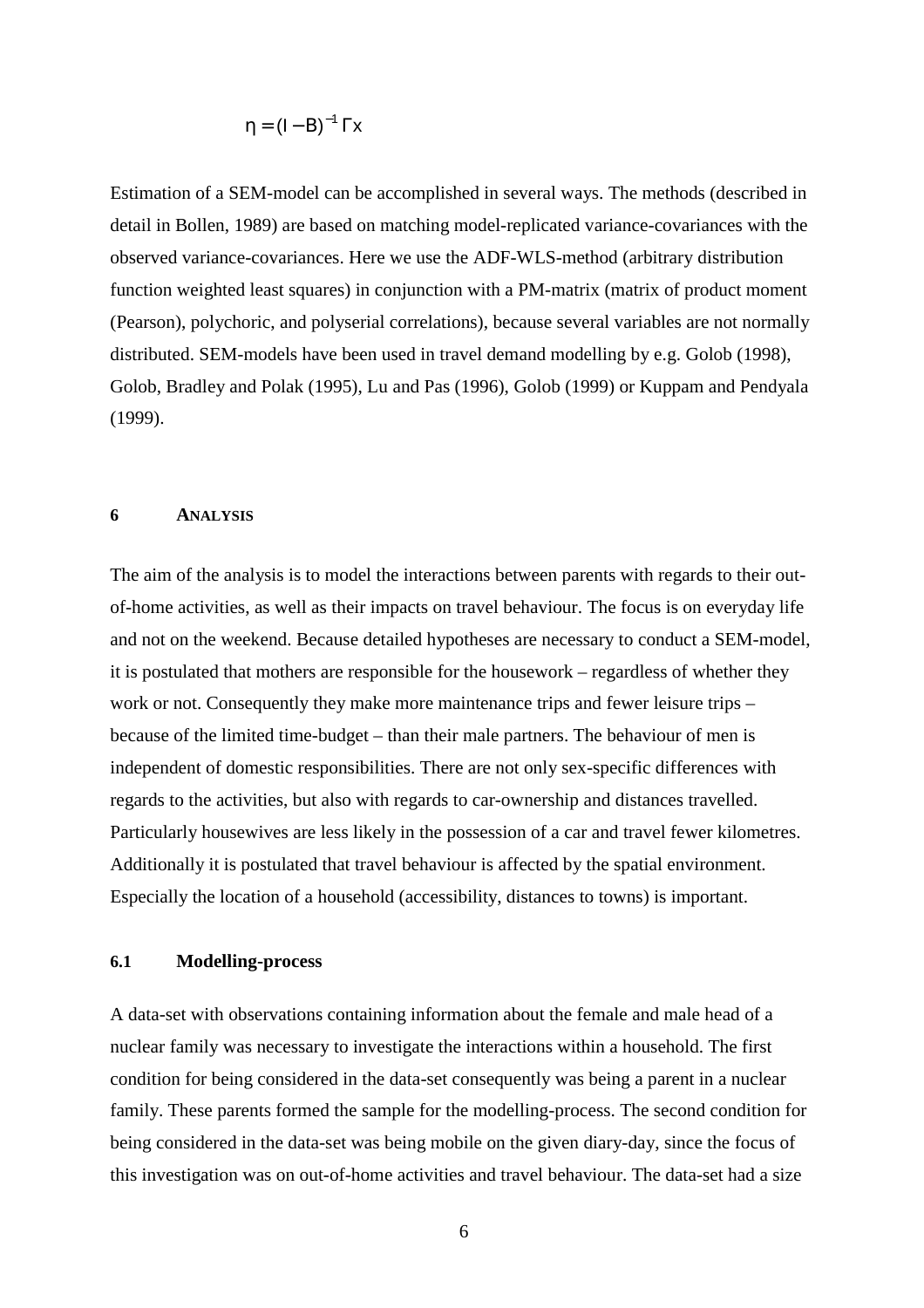of 19.280 observations (19.280 nuclear families with information about the male and the female head).

In the second modelling step the variables were chosen. On the exogenous side there are variables describing the person (female employment  $(0=no, 1=yes)$ , male employment  $(0=no, 1=yes)$ ) 1=yes), average age of the parents, age difference between the partners), the composition of a household (number of small children, number of pupils in a household) and the spatial environment. The following spatial variables are used.

- **Location of the communities**: The location of a community can be described by two distance-variables – the distance to the relevant district capital and the distance to Linz. In Upper Austria the distance to the district-capital is more relevant, because the communities are orientated towards their district-capital.
- **Number of reachable facilities (accessibility)**: The number of reachable facilities is a measure for the supply of activity opportunities to a household. It is high, if a household can reach a shop, a supermarket, a bank, a post-office, a kindergarten, school, a pharmacy and a doctor within walking-distance (ten minutes). It equals zero, if a household cannot reach any facility within this time. Only three communities are without all of these facilities, but in every community there are at least some households which cannot reach any facility within a reasonable walking time.
- **Share of working women**: This variable characterises the importance of the traditional nuclear family and the sex-specific division of labour within the communities. Between 25 and 50% of all women are working.
- **Share of commuters**: Because workplaces are concentrated in Linz and the district capitals, people in the small villages often have to commute. In some communities more than 80% of the working adults are commuters.
- **Share of farms:** The importance of the agriculture is not only captured by its share of employees, but also by the share of farms among all buildings. This second variable is especially interesting, because many farms are operated by parttime farmers, which combine industrial and agricultural employment. Up to 69% of the buildings are farms.

The endogenous variables describe the mobility-chances, the out-of-home activities and travel behaviour. The choice of variables was dependent on the available database.

• **Number of cars in a household**: Most households with more than one person own at least one car. The acquisition of a second car is often combined with a higher need for this mobility chance.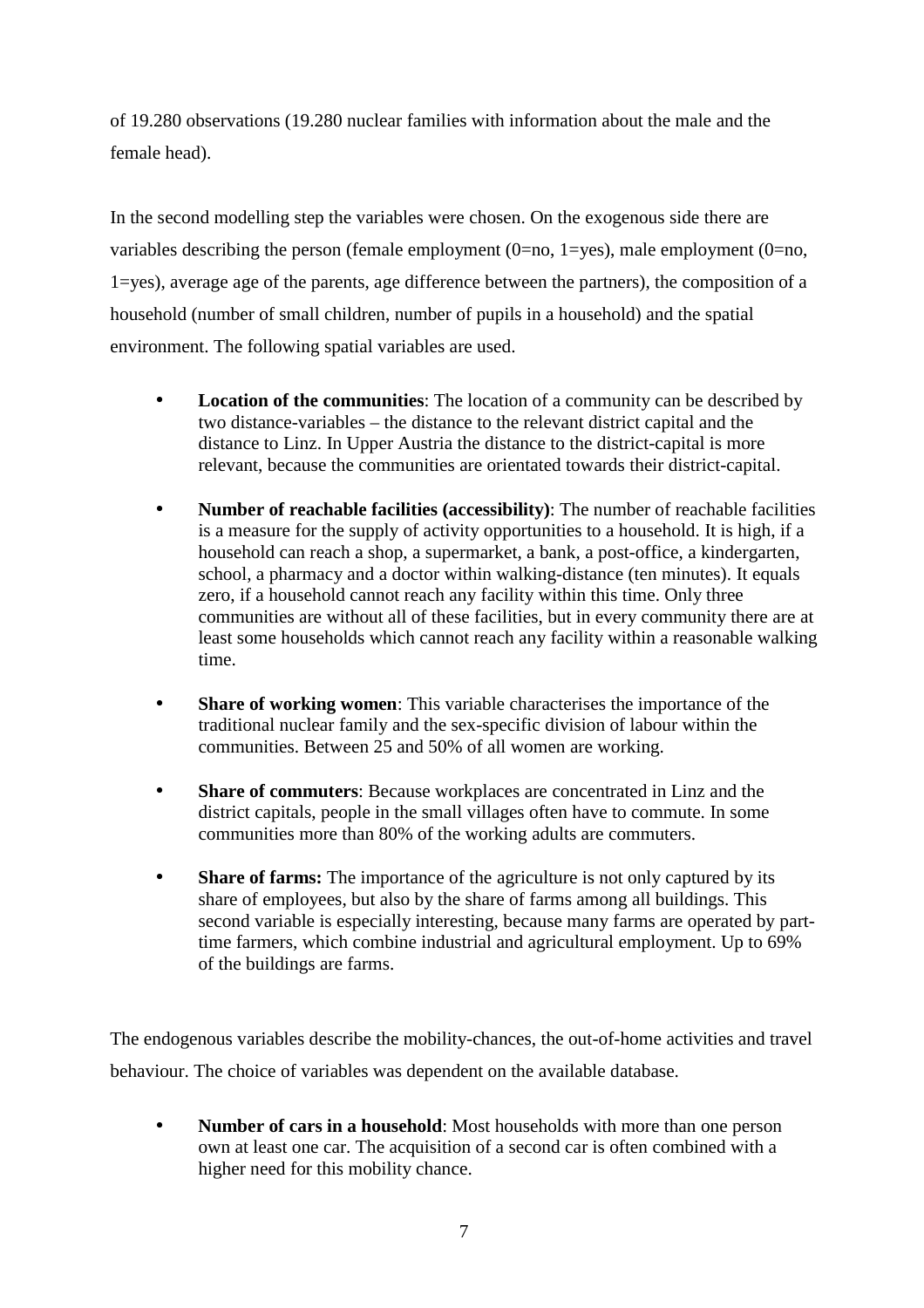- **Activity Participation**: The activity participation is defined by the number of trips undertaken for a specific activity type, whereby the activities are divided into three categories – work, maintenance, leisure. The number of work-trips is not considered in the model, because it is assumed that people who work make normally two work-trips per day. The number of maintenance-trips conveys the engagement in the housework, the number of leisure-trips conveys the possibility to participate in leisure-activities.
- **Day-distances**: This variable describes the mobility-intensity. It is affected by carownership, the location of the household and activity-structure.

Effects were postulated between the exogenous respectively endogenous and endogenous variables (see Table 1).

|                                                                                                                            | To<br>Number<br>of cars                            | Female<br>Mainten<br>ance.<br>trips | Leisure-<br>trips     | $Day-$<br>distance                      | Male<br>Mainten<br>ance.-<br>trips | Leisure-<br>-trips | Day-<br>distance                                        |
|----------------------------------------------------------------------------------------------------------------------------|----------------------------------------------------|-------------------------------------|-----------------------|-----------------------------------------|------------------------------------|--------------------|---------------------------------------------------------|
| From<br>Number of cars<br>Maintenance-trips – female                                                                       |                                                    | β                                   | $\frac{\beta}{\beta}$ | β                                       | $-\beta$                           |                    | β                                                       |
| Leisure-trips – female<br>Day-distance – female<br>Maintenance-trips – male<br>Leisure-trips – male<br>Day-distance – male |                                                    |                                     | β                     | β                                       |                                    | β                  | $\begin{array}{c} \beta \\ -\beta \\ \beta \end{array}$ |
| Employment – female<br>Employment – male<br>Average age<br>Age-difference                                                  | $\gamma$                                           | $\gamma$<br>$\gamma$<br>$\gamma$    | $\gamma$              | γ                                       | -γ<br>$-\gamma$<br>$-\gamma$       | -7                 |                                                         |
| Number of small children<br>Number of pupils                                                                               | -7<br>$-\gamma$                                    | $\gamma$<br>$\gamma$                | $\gamma$<br>$\gamma$  | -7<br>- $\gamma$                        |                                    |                    |                                                         |
| Distance to district-capital<br>Accessibility<br>Share of commuters<br>Share of farms<br>Share of working women            | $\gamma$<br>$-\gamma$<br>γ<br>$\gamma$<br>$\gamma$ | $\gamma$<br>$-\gamma$               | $\gamma$              | $\gamma$<br>- $\gamma$<br>$\gamma$<br>γ |                                    |                    | $\gamma$<br>γ<br>$\gamma$                               |

Table 1 Postulated direct effects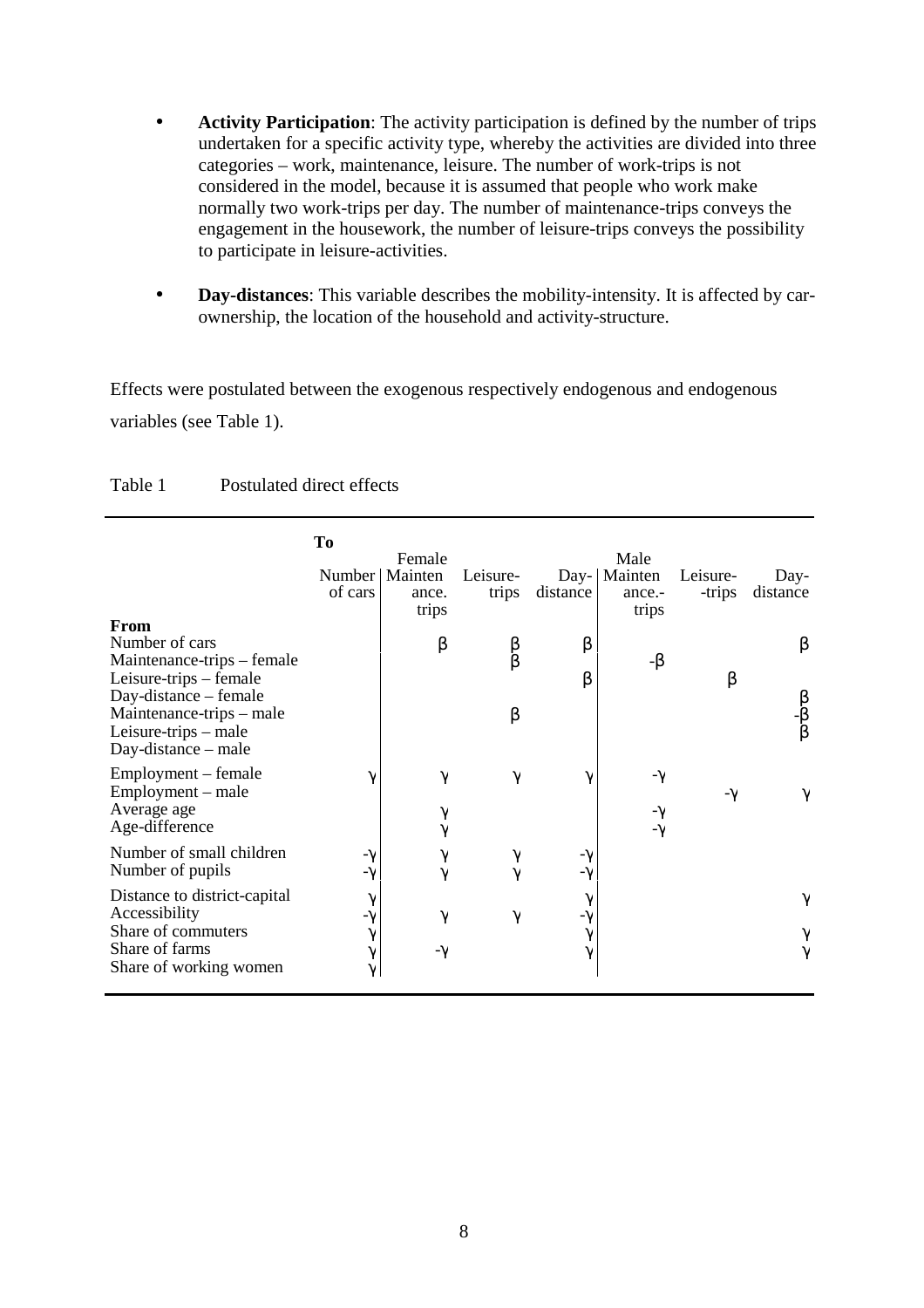#### **6.2 Results**

The initial model had to be revised according to prior theoretical considerations to improve the explain the structures more fully. The different fit-indexes (Bollen, 1989; Mueller, 1996) show that the modified model possesses a high quality (see Table 2). Compared to the postulated model the chi²-value and the critical number could be substantially improved. The high chi² value is not a sign for a model-misspecification. Because the chi²-value is dependent on sample-size, the big sample used in this model leads to this high value. The squared multiple correlation-coefficients lie between 0,07 and 0,25. This means, that the independent variables can only explain a small part of the variance. The explanatory power is especially low for the number of cars, the number of female leisure-trips and the male day-distance, especially high for the number of female maintenance-trips and female day-distance.

|                                                                                                                                                                                                            | Fit of the postulated model Fit of the modified model                |                                                                       |
|------------------------------------------------------------------------------------------------------------------------------------------------------------------------------------------------------------|----------------------------------------------------------------------|-----------------------------------------------------------------------|
| Sample size<br>$Chi2$ -value (63/44 degrees of freedom)<br>Goodness-of-Fit Index (GFI)<br>Adjusted Goodness-of-Fit Index (AGFI)<br>Critical N (CN)<br>Normed Fit Index (NFI)<br>Nonnormed Fit Index (NNFI) | 19.280<br>$3127,66$ (P = 0,0)<br>1,00<br>1,00<br>568<br>1,00<br>1,00 | 19.280<br>398,00 $(P = 0,0)$<br>1,00<br>1,00<br>3.329<br>1,00<br>1,00 |
| Comparative Fit Index (CFI)                                                                                                                                                                                | 1,00                                                                 | 1,00                                                                  |

The direct effects of the modified model are shown in the path-diagram (Figure 1) and in Table 3. The total effects only in Table 3. Because one estimator above the diagonal within the Β-matrix is free, the modified model is a non-recursive model. No parameter has been freed within the Ψ-matrix. The Γ-matrix contains fewer exogenous variables than postulated. The age difference as well as the spatial variables "share of commuters" and "share of working women" do not have significant effects on the endogenous variables. This result indicates that the person-variables are more important than the corresponding spatial variables.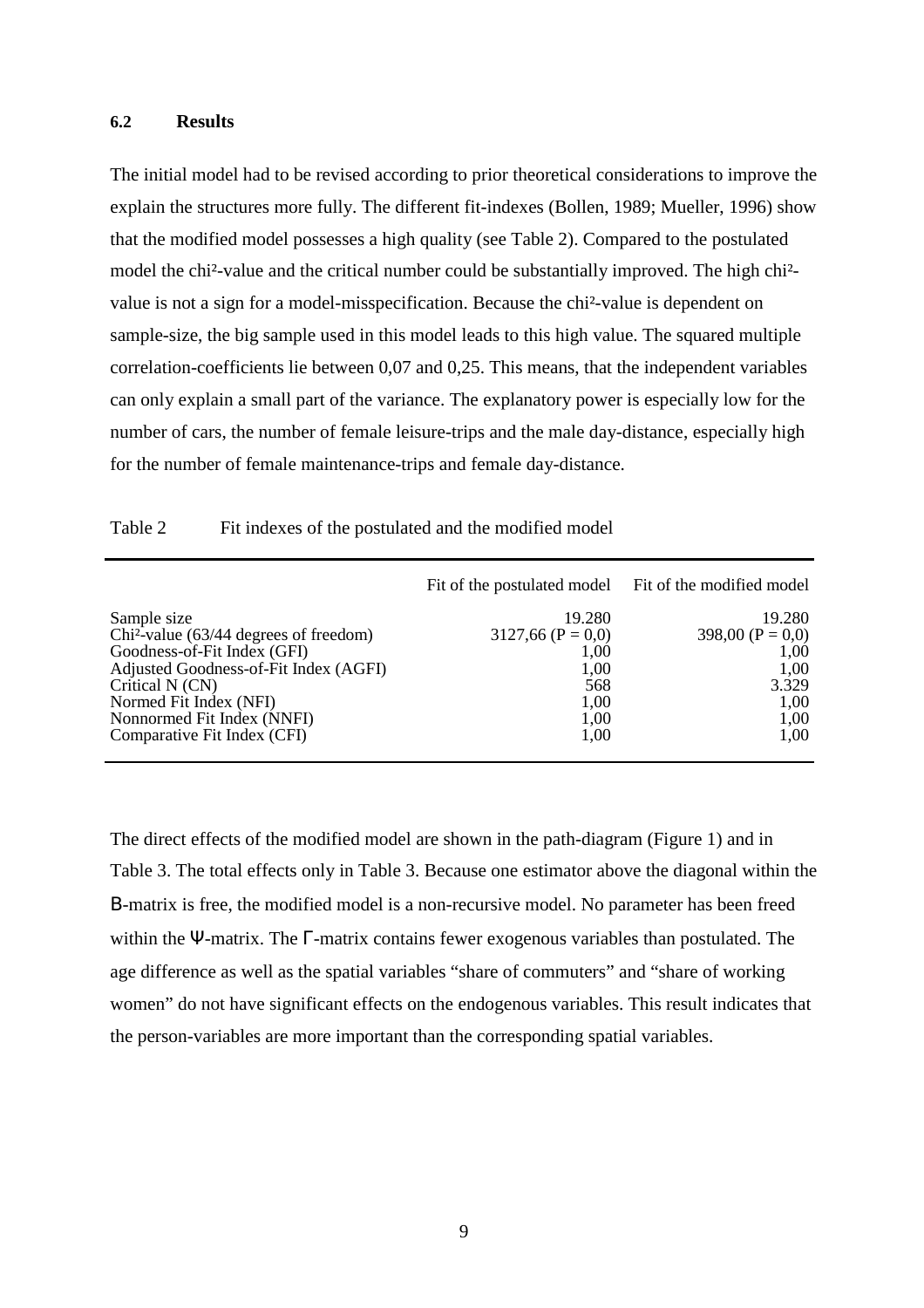

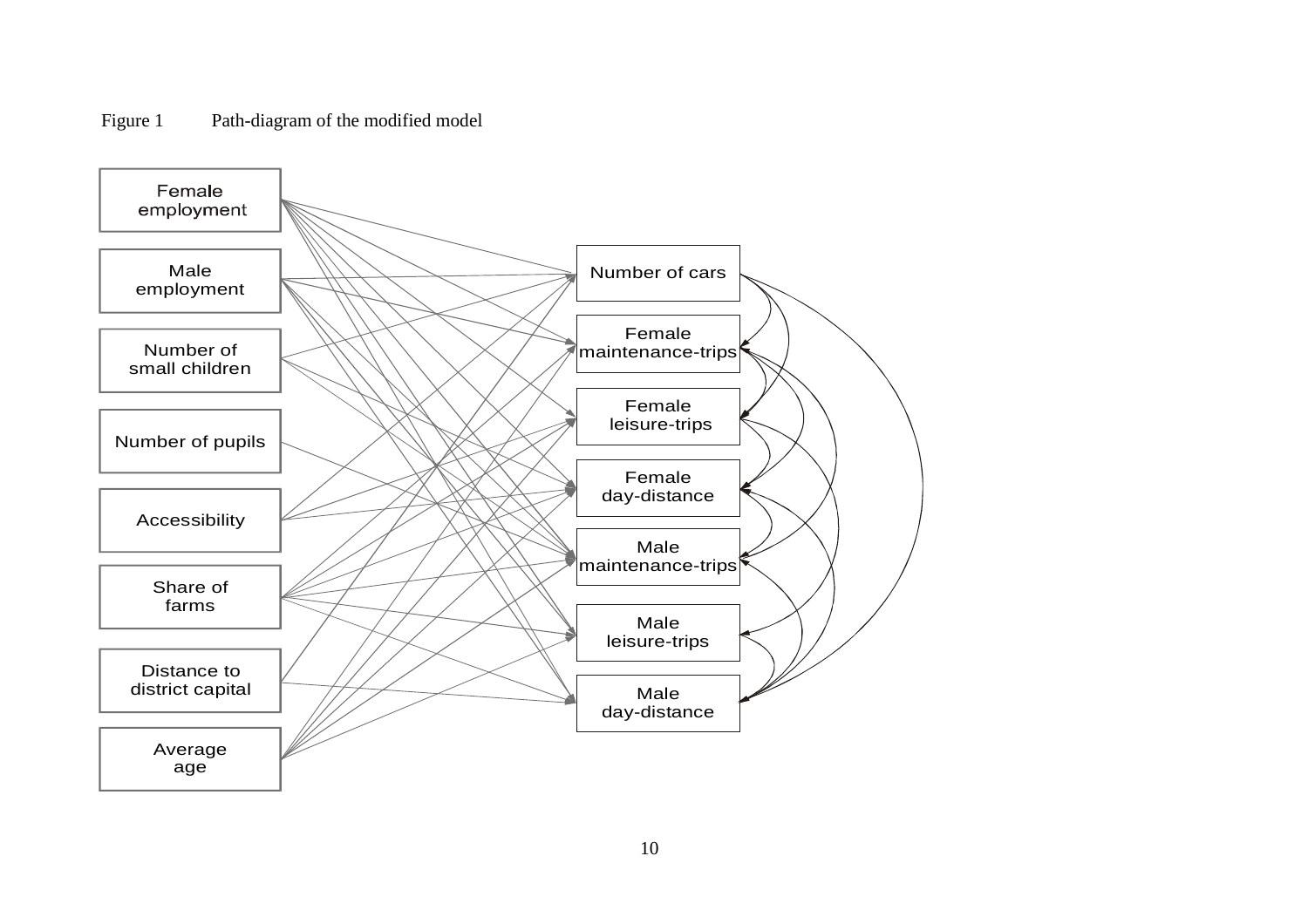| From                         | to<br>Number<br>of cars | Female<br>Mainten<br>ance<br>trips | Leisure-<br>trips                            | Day-<br>distance   | Male<br>Mainten<br>ance<br>trips | Leisure<br>—trips       | Day-<br>distance     |
|------------------------------|-------------------------|------------------------------------|----------------------------------------------|--------------------|----------------------------------|-------------------------|----------------------|
| Number of cars               |                         | 0, 11<br>0,11                      | 0.08<br>0,06                                 | 0,06               | 0,01                             | 0,02                    | 0.07<br>0,07         |
| Maintenance-trips – female   |                         |                                    | $-0.21$<br>$-0,21$                           | 0,28<br>0,23       | 0,01                             | $-0,07$                 |                      |
| Leisure-trips - female       |                         |                                    |                                              | 0,25<br>0,25       | 0,02                             | 0,35<br>0,35            | 0,02                 |
| Day-distance – female        |                         | 0.01<br>0,01                       |                                              |                    | 0,05<br>0,05                     |                         |                      |
| Maintenance-trips – male     |                         | 0,18<br>0,18                       | $-0,04$                                      | 0,04               |                                  | $-0.01$                 |                      |
| Leisure-trips $-$ male       |                         |                                    |                                              | 0,02               | 0,01                             |                         | 0.07<br>0,07         |
| Day-distance - male          |                         | 0,03                               | $-0.01$                                      | 0,23<br>0,24       | 0, 13<br>0,14                    |                         |                      |
| Employment – female          | 0,27<br>0,27            | $-0.52$<br>$-0,47$                 | $-0.28$<br>$-0,16$                           | 0,47<br>0,28       | 0.12<br>0,12                     | 0,05                    | $-0.10$<br>$-0.08$   |
| Employment – male            | 0,08<br>0,08            | 0,13<br>$0.05^1$                   |                                              | 0.06               | $-0,57$<br>$-0,55$               | $-0.08$<br>$-0.08$      | 0,18<br>0,19         |
| Average age                  |                         | 0,57<br>0,46                       | $-0.14$ <sup>1</sup><br>$-0.23$ <sup>1</sup> | $-0.49$<br>$-0,42$ | $-0,58$<br>$-0,60$               | $-0.11^{2}$<br>$-0.191$ | $-0.01$ <sup>1</sup> |
| Average age <sup>2</sup>     |                         | $-0.57$<br>$-0,49$                 | $0.06^2$<br>$0,16^2$                         | 0,53<br>0,43       | 0,40<br>0,42                     | $0.08^2$<br>$0.13^{2}$  | $0.01^2$             |
| Number of small children     | 0.10<br>0,10            | 0,03                               |                                              | 0.06<br>0,07       | 0,10<br>0,10                     |                         | 0,01                 |
| Number of pupils             |                         | 0,03                               | $-0.01$                                      | 0,01               | 0,18<br>0,18                     |                         |                      |
| Distance to district-capital | $-0.07$<br>$-0,07$      | $-0.01$                            |                                              | 0.02               | 0.01                             |                         | 0.09<br>0.08         |
| Accessibility                | $-0.07$<br>$-0,07$      | $-0.01$                            | 0,03 <sup>1</sup><br>0.03 <sup>1</sup>       | $-0.09$<br>$-0,09$ | $-0.01$                          | 0.01 <sup>1</sup>       |                      |
| Share of farms               |                         | $-0.10$<br>$-0.12$                 | $-0.08$<br>$-0.05$                           | 0,09<br>0,08       | $-0.11$<br>$-0.09$               | $-0.031$<br>$-0.05$     | 0.15<br>0,14         |

# Table 3 Direct and total effects of the modified model (effects without a number are significant at the 0,0001-level)

<sup>1</sup> only significant at the 0,01-level<br><sup>2</sup> only significant at the 0,1-level

# **6.3 Interpretation of results**

The Β-matrix shows that the number of cars per household has a positive direct and total effect on the number of female trips and a positive total effect on the number of male trips. This means, that the car has an inducing effect on the mobility-level. Additionally carownership is connected with higher day-distances for both sexes.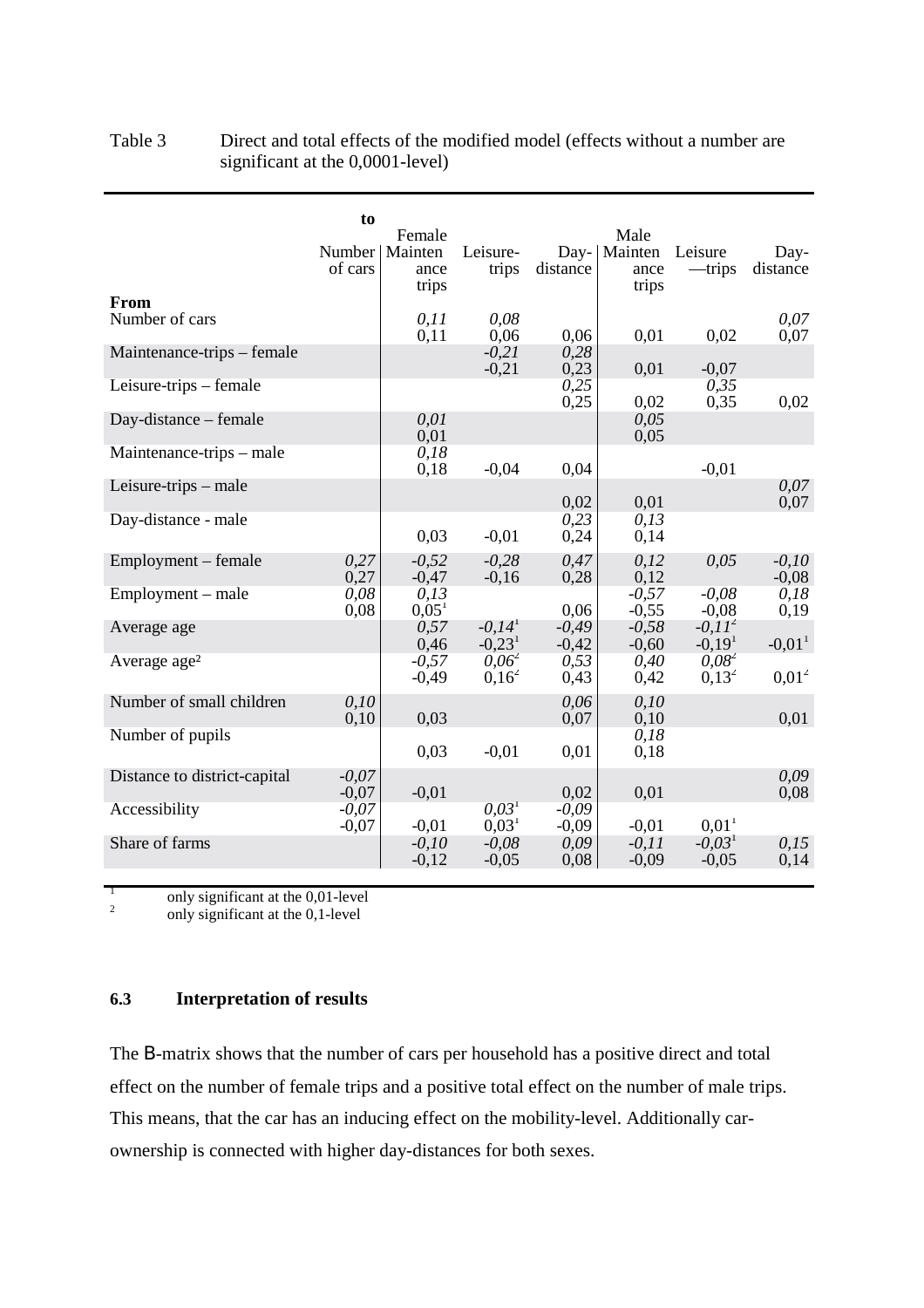The relationships between the activities are the second interesting result. On the one hand, there exists a negative effect from the number of female maintenance-trips to the number of female leisure-trips. This effect and the negative effect from the exogenous variable "female employment" on the number of female leisure-trips support the hypothesis that mothers – particularly working mothers – have very little time at their own disposal. On the other hand, the activities of the two heads are mutually dependent. The number of female leisure-trips has a positive effect on the number of male leisure-trips, the number of male maintenance-trips on the number of female maintenance-trips. Out-of-home activities which are undertaken together are most probably decisive for this result.

The main result in regard to the Γ-matrix is that the variables describing the person have the highest explanatory power. The importance of the household-variables is rather small – possibly, because only families are considered. The detailed results can be interpreted as follows:

• **Female employment**: Female employment possesses significant effects on all endogenous variables. The negative effect on the number of female maintenanceand leisure-trips can be explained by the fact that the employment leads to rationalisations of the housework and to restrictions of leisure-activities. This result conveys how large the burden of working is for mothers.

The effect of female employment on the male behaviour is higher than expected. The female employment is connected with an increase of the number of male maintenance-trips and a decrease of male day-distances. This means that the male partners take over some household-responsibilities from their female partners and compensate the increase of distances travelled by women.

- **Male employment:** The employment of a man mainly influences his own behaviour, especially his number of maintenance-trips and his travelled distances.
- **Average age**: The most important result in regard to age is that a higher age is connected with a more traditional sex-specific division of labour. Therefore the conclusion is possible that the importance of the traditional patterns decreases gradually.
- **Number of small children and of pupils**: These variables have positive effects on the number of female and male maintenance-trips. The increase of maintenance-trips can be explained by the fact that children induce a considerable rise in housework – different to the expectations is the significant effect on fathers.
- **Accessibility**: If the number of reachable facilities is high, the necessity to own a car and to travel long distances decreases. That means that a good provision with infrastructure-facilities is connected with a reduced trip-intensity.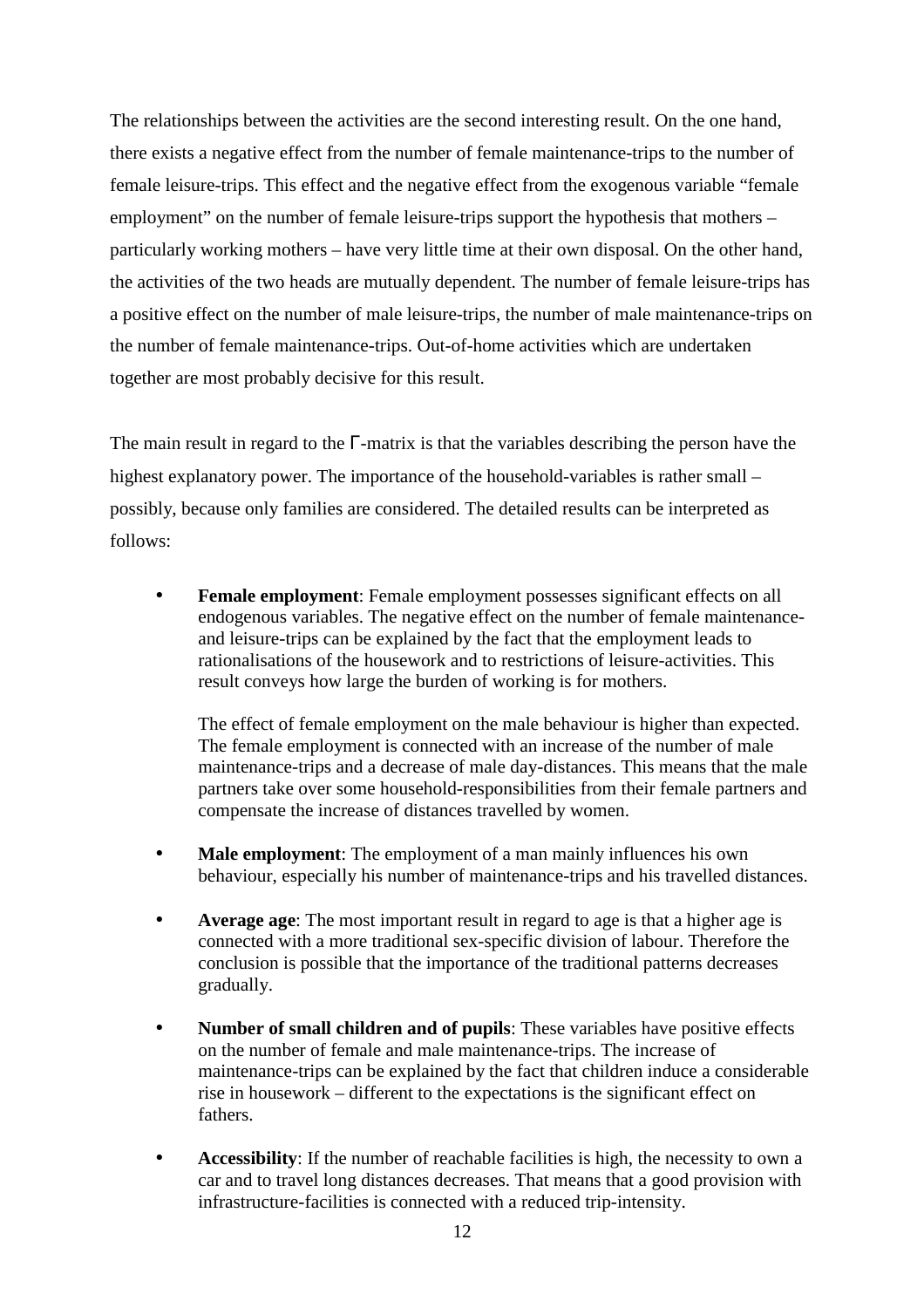- **Share of farms:** People in agricultural-dominated communities make fewer trips and travel longer distances than people in other communities. The often peripheral location and the rural structure of these communities are reasons for these results above and beyond their distance to the district capitals.
- **Distance to the district capital:** The positive effect of this variable on the daydistances corresponds with the expectations. Furthermore – a high distance to the district capital is connected with an increase in the number of male maintenancetrips. One explanation can be that men living in badly supplied communities have to take over maintenance-trips. This explanation is supported by the fact that high distances to the district capital lead also to a decrease in the number of female maintenance-trips.

# **7 CONCLUSIONS**

The model has shown that the sex-specific division of labour still determines the every-day life of nuclear families, but there are signs for changes, e.g. the increasing participation of women in the labour-force, the similar effects of children on the behaviour of their parents or the take-over of maintenance-trips by men if the distance to the district-capital is high.

The increasing participation of women in the labour force and the decreasing importance of the traditional family are certainly connected with impacts on travel behaviour. Working women own more often a car, make more trips, but fewer maintenance-trips and travel longer distances than housewives. Consequently more working women are probably connected with more traffic.

Generally it can be assumed that the reduction of the number of female maintenance-trips is not fully compensated by their male partners. Rationalisations of the housework and weekly shopping will become more common.

# **8 ACKNOWLEDGEMENTS**

The authors wish to thank the provincial government of Upper Austria for making the data available to us, in particular the additional data describing the municipalities of the province. Especially helpful was Mr. H. Kubasta of the Transport Planning Division of the *Amt der*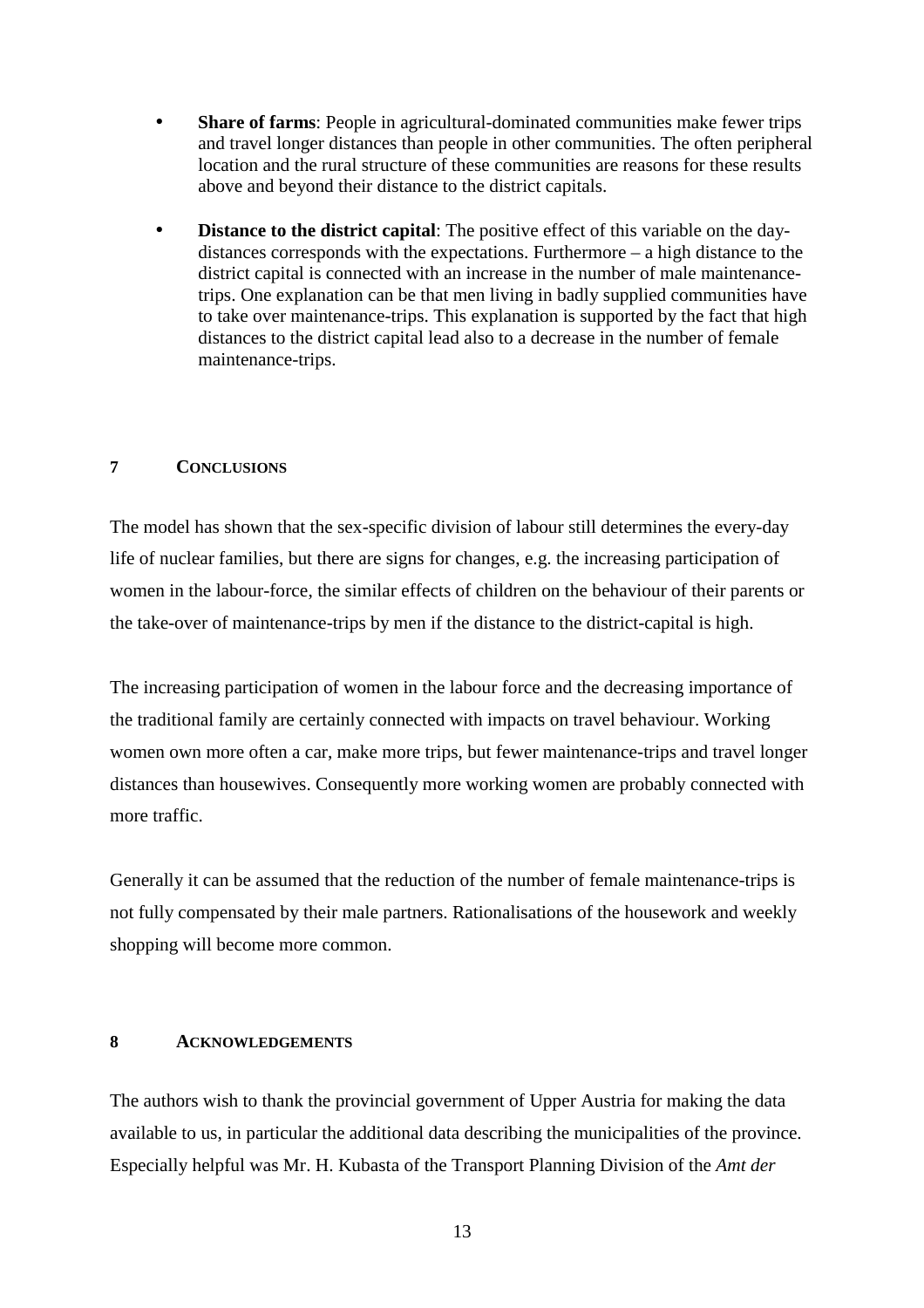*Oberösterreichischen Landesregierung*. The work of the first author is supported by the *Fonds für Wissenschaftliche Förderung*, Vienna through a research grant.

# **9 REFERENCES**

- Amt der oberösterreichischen Landesregierung (1995) *Verkehrserhebung 1992*, Stabstelle für Verkehrsplanung und Abteilung Statistischer Dienst, Linz.
- Axhausen, K.W. (1995) Travel Diaries: An annotated catalogue, 2<sup>nd</sup> edition, Working Paper, Institut für Straβenbau und Verkehrsplanung, Leopold-Franzens-Universität, Innsbruck.
- Blau, F.D. and M.A. Ferber (1992) *The Economics of Women, Men and Work*, Prentice Hall, Englewood Cliffs, New Jersey.
- Bollen, K.A. (1989) *Structural Equations with Latent Variables*, Wiley, New York.
- Born, C. (1987) Vereinbarkeit von Beruf und Familie: Ein Problem von Frauen kein Frauenproblem, *Werkstattberichte des Forschungsschwerpunktes Arbeit und Bildung der Universität Bremen*, **4**, Bremen.
- Chapin, F.S. (1974) *Human Activity Patterns in the City*, Wiley & Sons, New York.
- Coltrane, S. (1996) *Family Man Fatherhood, Housework and Gender Equity*, Oxford University Press, New York.
- Davies, H. and H. Joshi (1994) Sex, Sharing and the Distribution of Income*, Journal of Social Policy*, **23** (3) 301-340.
- Golob, T.F. (1998) A model of household demand for activity participation and mobility, in T. Gärling, T. Laitila and K.Westin (ed.) *Theoretical Foundations of Travel Choice Modeling*, 365-398, Pergamon, Oxford.
- Golob, T.F. (1999) A simultaneous model of household activity participation and trip chain generation, *Transportation Research,* **34B** (5) 355-376.
- Golob, T.F, M.A. Bradley and J.W. Polak (1995) Travel and activity participation as influenced by car availability and use, presented at the 76th, Annual Meeting of the Transportation Research Board", Washington, D.C., January 1996.
- Golob, T.F. and M.G. McNally (1997) A model of activity participation and travel interactions between household heads, *Transportation Research B,* **31B** (3) 177-491.
- Golob, T.F. and L. van Wissen (1989) A joint household travel distance generation and car ownership model, *Transportation Research B,* **23B** (6) 471-491.
- Hägerstrand, T. (1970) What about people in regional science?, *Papers of the Regional Science Association*, **24**, 7-21.
- Häußermann, H. and I. Ostner (1990) Frauenerwerbstätigkeit, Tertiärisierung und Stadtentwicklung. Oder: Verschwindet die Hausfrau*?, Informationen zur Raumentwicklung*, **8/9**, 417-425, Bundesforschungsanstalt für Landeskunde und Raumordnung.
- Höpflinger, F., M. Charles und A. Debrunner (1991*) Familienleben und Berufsarbeit. Zum Wechselverhältnis zweier Lebensbereiche*, Seismo Verlag, Zürich.
- Jones, P.M. (ed.) (1990) *Developments in Dynamic and Activity-Based Approaches to Travel Analysis*, Avebury, Aldershot.
- Jones, P.M., M.C. Dix, M.I. Clarke and I.G. Heggie (1983) *Understanding Travel Behaviour*, Gower, Aldershot.
- Kitamura, R. (1988) An evaluation of activity-based travel analysis, *Transportation*, **15** (1) 9- 34.